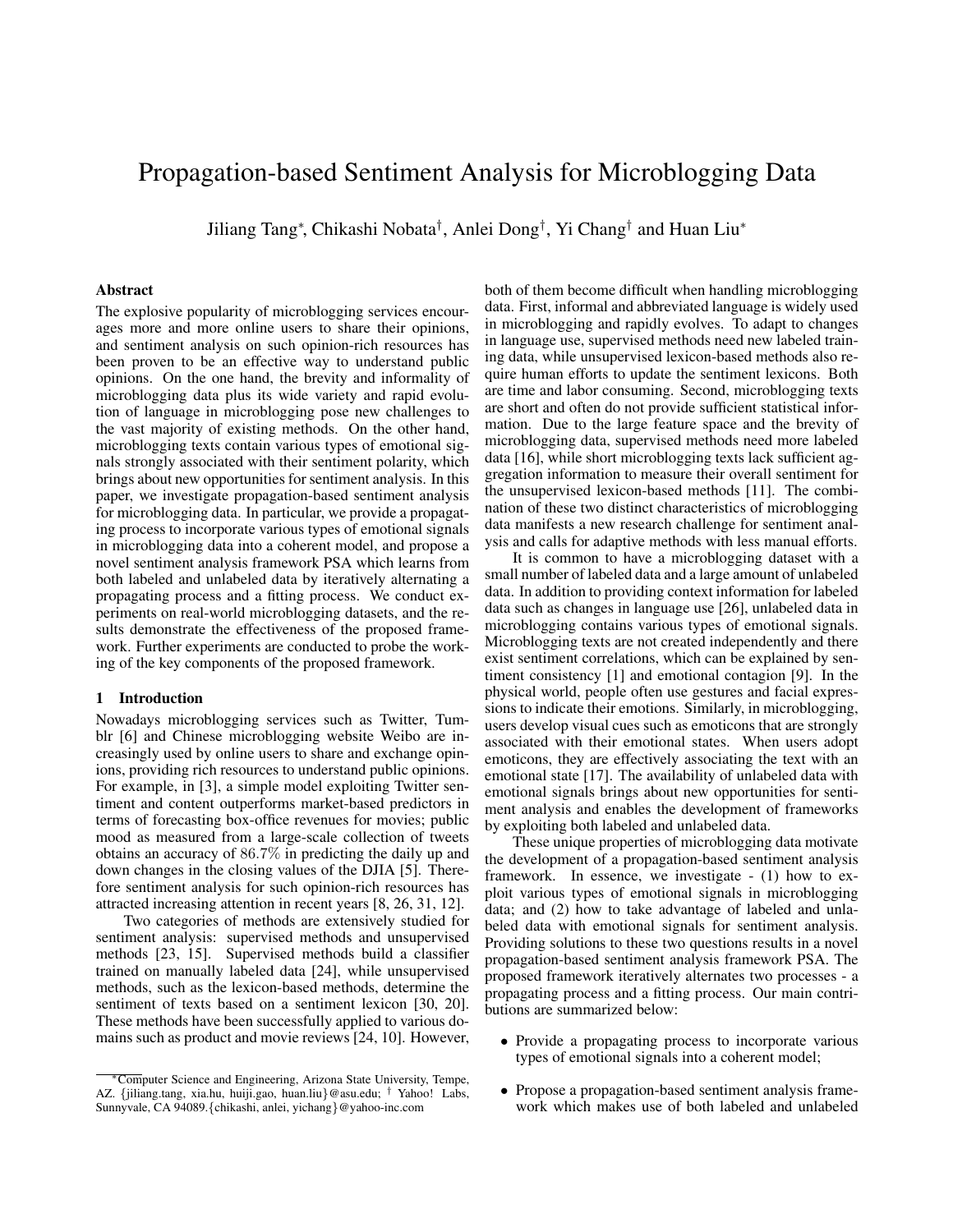data with emotional signals by iteratively alternating a propagating process and a fitting process;

• Evaluate the proposed framework PSA extensively in two real-world microblogging datasets to understand the working of PSA.

# **2 The Proposed Semi-supervised Sentiment Analysis Framework**

Before going into the details of our framework, we first introduce some important notations used in this paper. Let  $\mathcal{T} =$  $\{t_1, t_2, \ldots, t_N\}$  and  $\mathcal{D} = \{d_1, d_2, \ldots, d_m\}$  be the microblog set and the dictionary respectively, where  $N$  is the number of microblogs and  $m$  is the size of the dictionary. The matrix representation of  $T$  is  $\mathbf{X} = [\mathbf{x}_1, \mathbf{x}_2, ..., \mathbf{x}_N] \in \mathbb{R}^{m \times N}$ . Assume that there are n microblogs in X labeled. Let  $X =$  $[\mathbf{X}^{L}, \mathbf{X}^{U}]$  where  $\mathbf{X}^{L} \in \mathbb{R}^{m \times n}$  is the labeled set and  $\mathbf{X}^{U} \in$  $\mathbb{R}^{m \times (N-n)}$  is the unlabeled set. Let  $\mathcal{C} = \{C_1, C_2, \ldots, C_c\}$ be the set of sentiment classes where  $c$  is the number of classes. There are two common choices for  $c$  in the literature including  $c = 2$ , i.e.,  $\{C_1 = negative, C_2 = positive\},\$ and  $c = 3$ , i.e.,  $\{C_1 = negative, C_2 = neutral, C_3 =$ positive}.  $\mathbf{Y} \in \mathbb{R}^{c \times n}$  is the label indicator matrix for labeled data where  $Y_{ji} = 1$  if the *i*-th microblog belongs to the  $j$ -th class, and 0 otherwise.

Microblogs are not created in isolation [26, 12]. We can exploit social theories such as sentiment consistency [1] and emotional contagion [9] to construct a microblog-microblog sentiment correlation network. For example, via hypothesis testing, [12] demonstrates that the sentiments of two microblogs created by the same user in a short time window are likely to be similar. We construct a microblog-microblog network  $\mathbf{R}^{tt}$  based on these social theories where  $\mathbf{R}_{ij}^{tt} = 1$ if the sentiments of  $t_i$  and  $t_j$  may be correlated, zero otherwise. Similarly, words in microblogging texts are also not independent and their sentiment polarity may be correlated. For example, two words appearing frequently in the same set of microblogs are likely to share similar sentiment polarity [11]. We construct a word-word network  $\mathbf{R}^{ww}$  where  $\mathbf{R}_{ij}^{ww} = 1$  if  $d_i$  and  $d_j$  may be correlated, zero otherwise. More details about how to construct these two networks will be further discussed in the experiment section. We use  $\mathbf{R}^{tw}$ to denote the microblog-word bipartite graph where  $\mathbf{R}_{ij}^{tw}$  denotes the frequency of  $d_j$  in  $t_i$ . Microblogs, words and their relations are demonstrated in the top subgraph of Figure 1 where microblogs may contain emoticons, and some words' sentiment polarity can be indicated by existing lexicons.

In this paper, we propose a novel propagation-based sentiment analysis framework PSA for microblogging data, which is demonstrated in Figure 1. The framework includes two processes - a propagating process and a fitting process. The propagating process propagates the classification results and emotional signals such as emoticons via wordword, microblog-word and microblog-microblog relations as shown in the top subgraph of Figure 1; while the fitting process learns a classifier to fit both the label information and propagation results as shown in the bottom subgraph of Figure 1. We will iteratively alternate the propagating process and the fitting process until convergence. More details about



Figure 1: The Proposed Framework.

these two processes will be discussed in the following subsections.

**2.1 The Propagating Process** A microblog is likely to be positive if it contains many words with positive sentiment, and connects to other microblogs with positive sentiment; meanwhile a word is likely to be positive if it associates with many microblogs with positive sentiment, and correlates to other words with positive sentiment, which can also be applied to other sentiment classes such as negative and neutral. These observations reveal the mutual reinforcement principle among sentiments of microblogs and words, which paves a way for us to model the propagating process.

Let  $\mathbf{p}_i \in \mathbb{R}^c$  and  $\mathbf{q}_j \in \mathbb{R}^c$  denote the sentiment of the *i*-th microblog  $t_i$  and the *j*-th word  $d_j$ , respectively. With the mutual reinforcement principle, the propagating process can be formulated as,

$$
\mathbf{p}_{i} = \alpha \frac{\sum_{k=1}^{N} \mathbf{R}_{ik}^{tt} \mathbf{p}_{k}}{\sum_{k=1}^{N} \mathbf{R}_{ik}^{tt}} + (1 - \alpha) \frac{\sum_{k=1}^{m} \mathbf{R}_{ik}^{tw} \mathbf{q}_{j}}{\sum_{k=1}^{m} \mathbf{R}_{ik}^{tw}},
$$
\n(2.1) 
$$
\mathbf{q}_{j} = \beta \frac{\sum_{k=1}^{m} \mathbf{R}_{jk}^{ww} \mathbf{q}_{k}}{\sum_{k=1}^{m} \mathbf{R}_{jk}^{ww}} + (1 - \beta) \frac{\sum_{k=1}^{N} \mathbf{R}_{jk}^{tw} \mathbf{p}_{k}}{\sum_{k=1}^{N} \mathbf{R}_{kj}^{tw}},
$$

where the sentiment of a microblog (or a word) is an aggregation of the sentiment of its correlated microblogs (or presented microblogs) and contained words (or correlated words). Via Eq. (2.1), the sentiment is propagated in wordword, microblog-word and microblog-microblog relations. That is why we call this process the propagating process.  $\alpha$ and  $\beta$  are two parameters to control the contributions from microblog-microblog relations and word-word relations respectively. We empirically find that  $\alpha = \beta = 0.4$  works well in this paper. The initialization of the propagation process will be presented in Algorithm 1.

One important issue about the propagation process is how to initialize  $p_i$  and  $q_i$ . For  $t_i$ s and  $d_i$ s, we usually will use the classification results and the learnt classifier from the fitting process to perform initialization, which will be discussed in the following subsections. However, there are other types of emotional signals such as emoticons and existing sentiment lexicons available for some microblogs and words. Next we will discuss how to incorporate these types of emotional signals in the propagation process.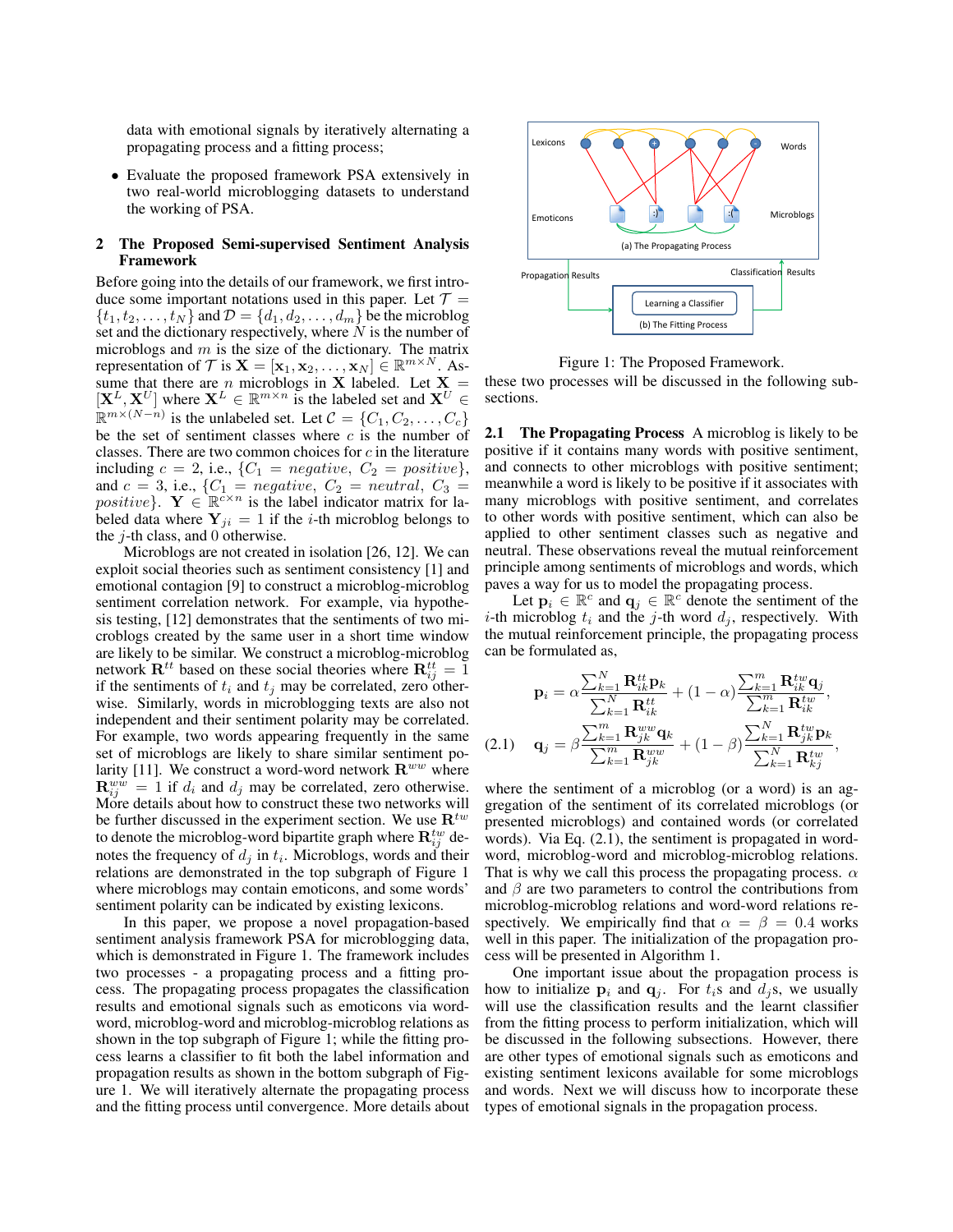*Incorporating Emoticons :* Users in microblogging usually use emoticons to indicate their sentiment, and emoticons in microblogs are strong indicators of the sentiment of microblogs [11]. We use  $\mathcal{E}_k$  to denote the set of microblogs from unlabeled data with emoticons of  $C_k$ , and  $p_i$  will be  $k-1$  $c-k$ 

set as  $\overbrace{(0,\ldots,0,1,0,\ldots,0)}$ . For example, assume that  $c=2$ and we use  $\mathcal{E}_1$  and  $\mathcal{E}_2$  to denote sets of microblogs with negative and positive emoticons from unlabeled data, respectively. Since tweets with positive emoticons (or negative emoticons) are very likely to be positive (or negative) [11], for the *i*-th microblog  $t_i$  with emoticon information, we initialize the sentiment  $p_i$  as

$$
\text{(2.2)} \quad \mathbf{p}_i = \left\{ \begin{array}{ll} (1,0), & \text{if } t_i \in \mathcal{E}_1 \\ (0,1), & \text{if } t_i \in \mathcal{E}_2 \end{array} \right..
$$

To capture emoticon information in  $t_i$ , we fix  $p_i$  during the propagating process instead of being updated by Eq. (2.1).

*Incorporating prior knowledge from lexicons :* There are existing lexicons to indicate the sentiment polarity of words that can be used as prior knowledge to improve sentiment analysis performance. We use  $\mathcal{E}_k$  to denote the set of words with the sentiment of  $C_k$  indicated by the sentiment  $k\!-\!1$  $c-k$ 

lexicons, and  $\mathbf{q}_j$  will be set as  $(0, \ldots, 0, 1, 0, \ldots, 0)$ . Similar to incorporating emoticon information, we fix the sentiment of the j-th word  $\mathbf{q}_j$  during the propagating process if  $d_j$  is in the lexicons.

The significance of the propagating process is two-fold. First, it provides a unified way to incorporate various types of emotional signals such as sentiment correlations, emoticons and lexicons. Second, via the propagating process, sentiment from emotional signals and label information in the fitting process can be propagated to unlabeled data, which allows us to learn from unlabeled and labeled data. Next we will introduce the fitting process.

**2.2 The Fitting Process** In the fitting process, our framework will learn a classifier to fit both label information and propagation results from the propagating process. In this paper, we assume that there is a linear classifier to classify the sentiment of microblogs  $\mathbf{W} \in \mathbb{R}^{m \times c}$  and the fitting process can be formulated as,

$$
\min_{\mathbf{W} \ge 0} F(\mathbf{W}) = l(\mathbf{W}^{\top} \mathbf{X}^{L}, \mathbf{Y}) + \lambda_{T} \sum_{i=1}^{N} d(\mathbf{p}_{i}, \mathbf{W}^{\top} \mathbf{x}_{i})
$$
\n(2.3)\n
$$
+ \lambda_{W} \sum_{j=1}^{m} d(\mathbf{q}_{j}, \mathbf{W}_{j}) + \lambda \|\mathbf{W}\|_{1},
$$

where  $l(\cdot, \cdot)$  is a loss function and popular choices include square loss, logistic loss and hinge loss.  $d(\cdot, \cdot)$  is a distance metric.  $W_i$  is the j-th row of W. Next we give more details about Eq. (2.3).

In Eq. (2.3), the first term is to fit the label information Y. The second term is to fit the propagation results for microblogs from the propagation process. Since the second term is to fit the propagation of microblogs, we name it as *tPropagation* and  $\lambda_T$  is introduced to control its contribution. To understand tPropagation better, we divide the set of microblogs  $\mathcal{T}$  into three subsets,  $\mathcal{T} = \{ \mathcal{T}^L, \mathcal{T}^E, \mathcal{T}^U \}$  where  $\mathcal{T}^L$  and  $\mathcal{T}^E$  denote microblogs with labels and emoticons respectively, and  $\mathcal{T}^U$  is the remaining microblogs. Then tPropagation can be rewritten as

$$
\sum_{i=1}^{N} d(\mathbf{p}_i, \mathbf{W}^{\top} \mathbf{x}_i) = \sum_{t_{\ell} \in \mathcal{T}^L} d(\mathbf{p}_{\ell}, \mathbf{W}^{\top} \mathbf{x}_{\ell})
$$
\n(2.4)\n
$$
+ \sum d(\mathbf{p}_j, \mathbf{W}^{\top} \mathbf{x}_j) + \sum d(\mathbf{p}_k, \mathbf{W}^{\top} \mathbf{x}_k),
$$

where by minimizing Eq. (2.4), tPropagation can

 $t_i \in \mathcal{T}^E$ 

• propagate the label information in the propagating process, which is ensured by the first term in Eq. (2.4);

 $t_k \in \mathcal{T}^L$ 

- capture the emoticon information in microblogs since the second term in Eq. (2.4) forces the predicted sentiment of  $t_j$  close to  $\mathbf{p}_j$  which is fixed to model emoticon information in microblogs; and
- make two processes consistent by forcing the sentiment obtained by these two processes close through the third term in Eq. (2.4).

By adding non-negative constraint on  $W$ , we can use  $W_{jk}$  to indicate the importance of the j-th word  $(d_j)$  to the  $k$ -th sentiment class  $C_k$ , which allows us to use the third term to fit the propagation results of words. The third term is to fit the propagation of words, we name it as *wPropagation* and  $\lambda_W$  is employed to control its contribution. We can use a similar way to understand wPropagation in Eq. (2.3). We divide the dictionary  $D$  into two subsets where  $D<sup>L</sup>$  denotes words in the lexicons and  $\mathcal{D}^{U}$  is the set of remaining words in  $D$ . Then wPropagation in Eq. (2.3) can be rewritten as

(2.5)  

$$
\sum_{j=1}^{m} d(\mathbf{q}_j, \mathbf{W}_j) = \sum_{d_\ell \in \mathcal{D}^L} d(\mathbf{q}_\ell, \mathbf{W}_\ell) + \sum_{d_k \in \mathcal{D}^U} d(\mathbf{q}_k, \mathbf{W}_k),
$$

where by minimizing Eq. (2.5), wPropagation can

- incorporate prior knowledge from existing lexicons by forcing the learned sentiment polarity of words close to that in the lexicon by the first term in Eq. (2.5); and
- make two processes consistent by forcing the sentiment polarity obtained by these two processes close.

Compared to traditional text data, microblogging data is informal and noisy. There may exist irrelevant words for sentiment classification, which are difficult to filter during preprocess and may confuse the classifier learning process. For example, some words may be irrelevant to all classes in  $\mathcal{C}$ , and we should eliminate the their effects, while other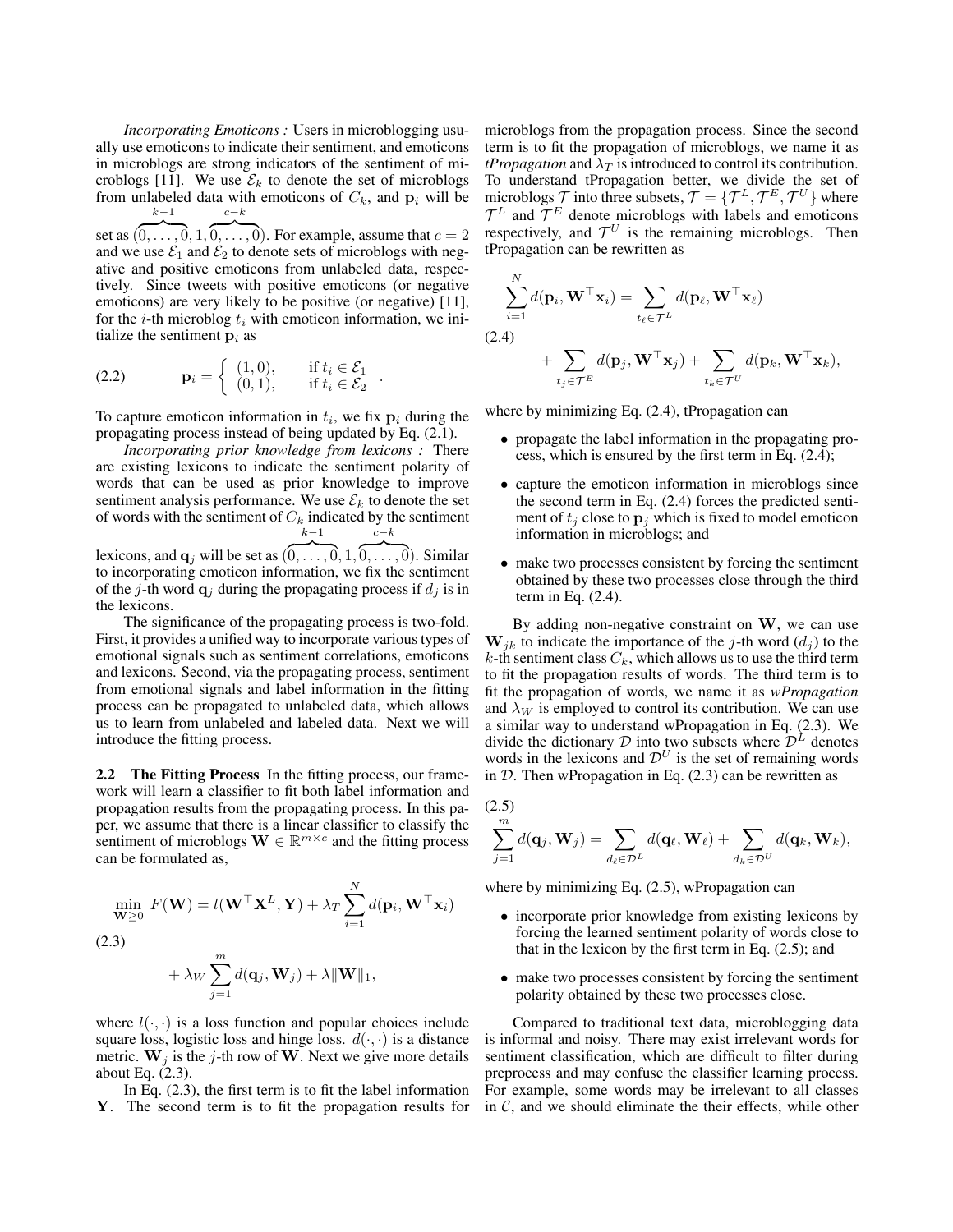words might be only important to some classes in  $\mathcal{C}$ . An entity of W,  $W_{ik}$ , denotes the importance of the j-th word in the k-th sentiment class  $C_k$ . Therefore if a word  $d_j$  is totally irrelevant, we should learn a W whose  $j$ -th row is zero; while if  $d_i$  is only important to  $c_k$ , we should learn a W whose entities in the  $j$ -th row are zero except the  $k$ -th entity. These intuitions suggest that W is likely to be sparse. We add  $\ell_1$ -norm on W where  $\|\mathbf{W}\|_1$  controls the capacity of W and also ensures that there are many zero entities in W, resulting in a sparse solution. The sparsity of W is controlled by the parameter  $\lambda$ .

**2.3 Our Algorithm** With the details of the propagating process and the fitting process, our algorithm is presented in Algorithm 1. We briefly review Algorithm 1 below. In line 1, we use the available labeled data to initialize  $W$ , which will be used to initialize  $p_i$  and  $q_i$ . From line 2 to line 6, we initialize  $p_i$  according to whether  $t_i$  contains emoticons or not, and from line 7 to line 11, we initialize  $q_i$  based on whether  $d_i$  is included in the lexicons or not. From line 13 to line 18, we perform the sentiment propagating process. Note that the sentiment of microblogs with emotions and words in the lexicons will be fixed during the propagating process. In line 19, we perform the fitting process and more details to solve  $F(\mathbf{W})$  are presented in the following subsection. Finally we use the learned classifier W to update  $p_i$  and  $q_j$ for the next propagation process. From Algorithm 1, we can see *the significance of alternating the propagating and fitting processes* - the propagating process allows the fitting process to learn from both labeled and unlabeled data with various types of emotional signals, while the fitting process in turn provides supervision information to guide the propagating process.

**2.4 Optimizing**  $F(W)$  In this subsection, we seek a way to optimize  $F(\mathbf{W})$ . It is easy to verify that  $F(\mathbf{W})$  is convex and non-differentiable.  $F(\mathbf{W})$  can be rewritten as

$$
F(\mathbf{W}) = f(\mathbf{W}) + \lambda \|\mathbf{W}\|_1,
$$
  

$$
f(\mathbf{W}) = l(\mathbf{W}^\top \mathbf{X}^L, \mathbf{Y}) + \lambda_T \sum_{i=1}^N d(\mathbf{p}_i, \mathbf{W}^\top \mathbf{x}_i)
$$
  
(2.6) 
$$
+ \lambda_W \sum_{j=1}^m d(\mathbf{q}_j, \mathbf{W}_j),
$$

where  $f(\mathbf{W})$  is convex and differentiable, while  $\|\mathbf{W}\|_1$  is convex and non-differentiable, which render the problem non trivial. We adopt the proximal gradient decent method to solve the problem due to its optimal convergence rate [13], which alternates a gradient step and a proximal step,

In the  $t + 1$ -th gradient step,

(2.7) 
$$
\mathbf{V}_{t+1} = \mathbf{W}_t - \frac{1}{\theta_t} f'(\mathbf{W}_t),
$$

In the  $t + 1$ -th proximal step,

$$
\mathbf{W}_{t+1} = \pi_G(\mathbf{V}_{t+1}),
$$

**Algorithm 1** The Proposed Propagation-based Sentiment Analysis Framework.

**Input: X**, **Y**,  $\{\alpha, \beta, \lambda_T, \lambda_W, \lambda\}$ **Output:** The Classifier W 1: Initialize  $\mathbf{W} = \arg \min_{\mathbf{W} \geq 0} l(\mathbf{W}^\top \mathbf{X}^L, \mathbf{Y})$ 2: **if**  $t_i$  with emoticon information **then**<br>3: Initialize  $\mathbf{p}_i$  based on its emoticon Initialize  $p_i$  based on its emoticon information 4: **else** 5: Initialize  $\mathbf{p}_i = \mathbf{W}^\top \mathbf{x}_i$ 6: **end if** 7: **if**  $d_j$  in sentiment lexicons **then**<br>8: Initialize  $q_i$  based on the lexi Initialize  $q_i$  based on the lexicons 9: **else** 10: Initialize  $\mathbf{q}_j = \mathbf{W}_j$ . 11: **end if** 12: **while** Not convergent **do** 13: **for**  $t_i \in \mathcal{T}^L \cup \mathcal{T}^U$  **do** 14: Update  $\mathbf{p}_i = \alpha \frac{\sum_{k=1}^N \mathbf{R}_{ik}^{tt} \mathbf{p}_k}{\sum_{k=1}^N \mathbf{R}_{ik}^{tt}} + (1 - \alpha) \frac{\sum_{k=1}^m \mathbf{R}_{ik}^{tw} \mathbf{q}_j}{\sum_{k=1}^m \mathbf{R}_{ik}^{tw}},$ 15: **end for** 16: **for**  $d_j \in \mathcal{D}^U$  **do** 17: Update  $\mathbf{q}_j = \beta \frac{\sum_{k=1}^m \mathbf{R}_{jk}^{ww} \mathbf{q}_k}{\sum_{k=1}^m \mathbf{R}_{jk}^{ww}} + (1-\beta) \frac{\sum_{k=1}^N \mathbf{R}_{jk}^{tw} \mathbf{p}_k}{\sum_{k=1}^N \mathbf{R}_{kj}^{tw}},$ 18: **end for** 19: Update  $\mathbf{W} = \arg \min_{\mathbf{W}} F(\mathbf{W})$ 20: Update  $\mathbf{p}_i = \mathbf{W}^\top \mathbf{x}_i$  and  $\mathbf{q}_i = \mathbf{W}_i$ . 21: **end while**

where  $\pi_G(V)$  is the Euclidean projection of V onto the convex set of  $G$ , defined by  $W$  as

(2.9) 
$$
\pi_G(\mathbf{V}_{t+1}) = \min_{\mathbf{W} \geq 0} \|\mathbf{W} - \mathbf{V}_{t+1}\|_F^2 + \frac{\lambda}{\theta_t} \|\mathbf{W}\|_1.
$$

It can be further decomposed into  $m$  separate subproblems as

$$
(2.10) \qquad \mathbf{W}_{t+1}^i = \min_{\mathbf{W}^i \geq 0} \|\mathbf{W}^i - \mathbf{V}_{t+1}^i\|_2^2 + \frac{\lambda}{\theta_t} \|\mathbf{W}^i\|_1,
$$

where  $\mathbf{W}_{t+1}^i$ ,  $\mathbf{W}^i$  and  $\mathbf{V}_{t+1}^i$  are the *i*-th row of  $\mathbf{W}_{t+1}$ ,  $\mathbf{W}$ and  $V_{t+1}$ , respectively. It has a closed form solution as below,

(2.11) 
$$
\mathbf{W}_{t+1}^i = \max(\mathbf{V}_{t+1}^i - \frac{\lambda}{\theta_t}, 0).
$$

This process can be further accelerated by Nesterov's method [19]. We construct a linear combination of  $W_t$  and  $W_{t+1}$  to update  $U_{t+1}$  as

(2.12) 
$$
\mathbf{U}_{t+1} = \mathbf{W}_t + \frac{\alpha_t - 1}{\alpha_{t+1}} (\mathbf{W}_{t+1} - \mathbf{W}_t),
$$

where the sequence  $\{\alpha_t\}$  is conventionally set to be  $\alpha_{t+1} =$  $\frac{1+\sqrt{1+4\alpha_t^2}}{2}$ . More details can be found in [13]. The optimizing algorithm for  $F(\mathbf{W})$  is presented in Algorithm 2.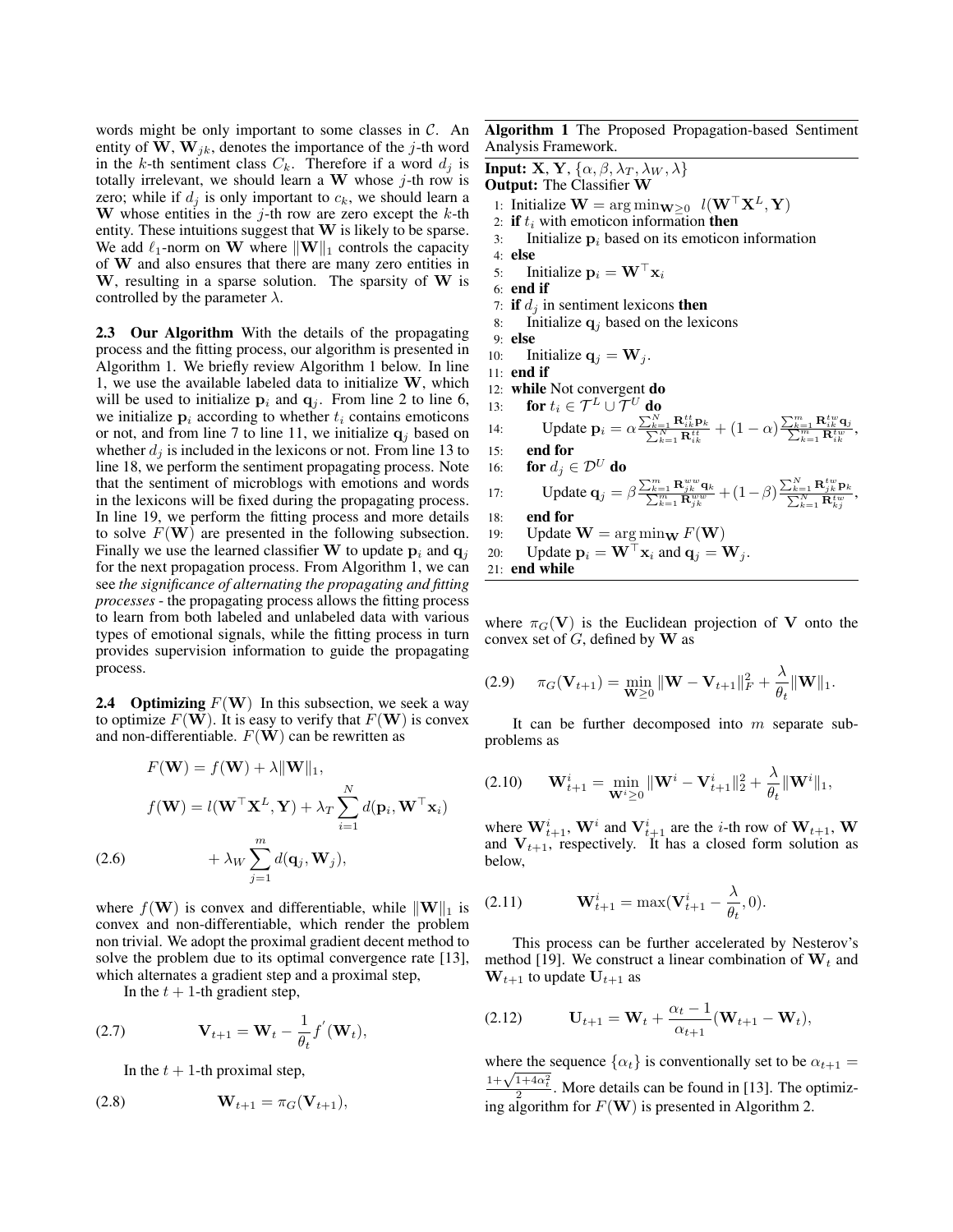**Algorithm 2** Optimizing  $F(\mathbf{W})$ **Input:**  $X^L$ ,  $Y$ ,  $\lambda$ ,  $\alpha_1 = 1$ **Output:** W 1: Initialize  $\theta_0$  and  $\mathbf{W}_1$ 2: **while** Not convergent **do** 3:  $\mathbf{U}_t = \mathbf{W}_{t-1} + \frac{\alpha_{t-1}-1}{\alpha_t} (\mathbf{W}_t - \mathbf{W}_{t-1})$ 4:  $\mathbf{V}_{t+1} = \mathbf{U}_{t} - \frac{1}{\theta_{t}} \overrightarrow{f}(\mathbf{U}_{t})$ 5: **if**  $f(\pi_G(\mathbf{V}_{t+1})) > f_{\theta_t}(\pi_G(\mathbf{V}_{t+1}), \mathbf{U}_t)$  then 6:  $\theta_t = \gamma \theta_t$ 7: **end if** 8: Set  $\mathbf{W}_{t+1} = \pi_G(\mathbf{U}_t - \frac{1}{\theta_t}f'(\mathbf{U}_t))$ 9: Set  $\theta_{t+1} = \theta_t$ 10: Set  $\alpha_{t+1} = \frac{1 + \sqrt{1 + 4\alpha_t}}{2}$ <br>11: Set  $t = t + 1$ 12: **end while**

In Algorithm 2,  $f_{\theta_t}(\mathbf{W}_{t+1}, \mathbf{U}_t)$  is defined as,

$$
f_{\theta_t}(\mathbf{W}_{t+1}, \mathbf{U}_t) = f(\mathbf{U}_t) + \langle f'(\mathbf{U}_t), \mathbf{W}_{t+1} - \mathbf{U}_t \rangle
$$
  
(2.13) 
$$
+ \frac{1}{\theta_t} ||\mathbf{W}_{t+1} - \mathbf{U}_t||_F^2
$$

### **3 Experiments**

In this section, we conduct experiments to evaluate the effectiveness of the proposed framework PSA. Follow a common convention [8, 26, 12], we first evaluate the proposed framework with  $c = 2$ , i.e., {negative, positive}. Via experiments, we aim to answer the following two questions - (1) how effective is the proposed framework compared with representative sentiment analysis methods; (2) how do different components contribute to the proposed framework PSA. To answer the first question, we compare PSA with various state-of-the-art sentiment analysis methods. To answer the second question, we investigate the effects of different components on PSA. In reality, there may be some microblogs without any sentiment polarity, i.e., neutral, therefore we finally conduct experiments with  $c = 3$ , i.e., {negative, neutral, positive} to assess the capability of the proposed framework in handling multi-class sentiment analysis problem.

**3.1 Datasets and Experimental Settings** To evaluate the proposed framework, we collect two microblogging datasets. One is written in English with classes { *negative, positive*} and the other is written in Japanese with classes {*negative, neutral, positive* }. Following a common way to preprocess text data for sentiment analysis [24, 23], we employ a unigram model to generate the feature space and the term presence to denote the feature weight. Relations are constructed based on the way introduced in [11]. Below we will present more details about these two datasets.

The first dataset is a microblogging dataset written in English (*eMicroblogs*), which only contains negative and positive microblogs. In [8], the authors collected a set of English microblogs with polarity sentiment labels for super-

Table 1: Statistics of the Datasets

ł,

|                          | eMicroblogs | <i>j</i> Microblogs |
|--------------------------|-------------|---------------------|
| # of Positive Microblogs | 11,959      | 11,701              |
| # of Negative Microblogs | 10,303      | 4,567               |
| # of neutral Microblogs  |             | 15,863              |
| # of Unigrams            | 23,346      | 56,810              |
| # of Pos Lexicon Terms   | 2,718       | 2,122               |
| # of Neg Lexicon Terms   | 4.902       | 3,195               |

vised sentiment classification. Hu et al. [12] built a correlation graph from the following graph provided by [14]. A widely used English sentiment lexicon, i.e., MPQA opinion Corpus [30], is adopted to provide prior knowledge from the lexicon.

The second dataset is a Japanese microblogging dataset (*jMicroblogs*), which contains negative, neutral and positive microblogs. This dataset is collected using frequent queries, and polarity sentiment labels are manually added to them. Three annotators assign labels to each microblog, and these labels are integrated by taking majority votes to set the final labels. Japanese sentiment lexicon and emoticon lists contain entries collected by crawling web pages as well as in-house data. From this dataset, we extract positive and negative microblogs to form another dataset (*jMicroblogs2*) for the evaluations with  $c = 2$ .

Some statistics of the datasets are summarized in Table 1. For each dataset, we randomly divide it into two equal parts  $A$  and  $B$ , and fix the part  $A$  as the testing set. For  $B$ , we choose  $x\%$  of B as the labeled data and the remaining  $1 - x\%$  as unlabeled data. For each experiment, we repeat the partition process 5 times and report the average results. In this paper, we vary x as  $\{10, 30, 50, 70, 100\}$ . Note that when  $x = 10$ , we actually choose 5% of the whole dataset as labeled data and 45% of the whole dataset as unlabeled data. We choose a common metric accuracy to evaluate the performance of sentiment analysis [24, 11].

In  $F(\mathbf{W})$ ,  $l(\cdot, \cdot)$  is a loss function and  $d(\cdot, \cdot)$  is a distance metric. We choose square loss for  $l(\cdot, \cdot)$  and Euclidean distance for  $d(\cdot, \cdot)$  in this work. Note that our evaluations will first focus on c = 2 with *eMicroblogs* and *jMicroblogs2* datasets, and finally we assess the capability of the proposed framework in handling multi-class sentiment analysis problem with *jMicroblogs*.

**3.2 Performance Evaluation** To answer the first question, we choose representative methods from three groups as baseline methods. The first group includes representative supervised methods:

- *LS:* This method performs least square, a widely used supervised method, on the labeled microblogs.
- *Lasso:* Lasso can force some learned coefficients to exact zero, and then excludes the corresponding terms (irrelevant terms) from the sentiment classifier [29]. Lasso works on the labeled microblogs only.
- *SANT:* SANT is based on Lasso, but exploits the correlation information among microblogs to facilitate senti-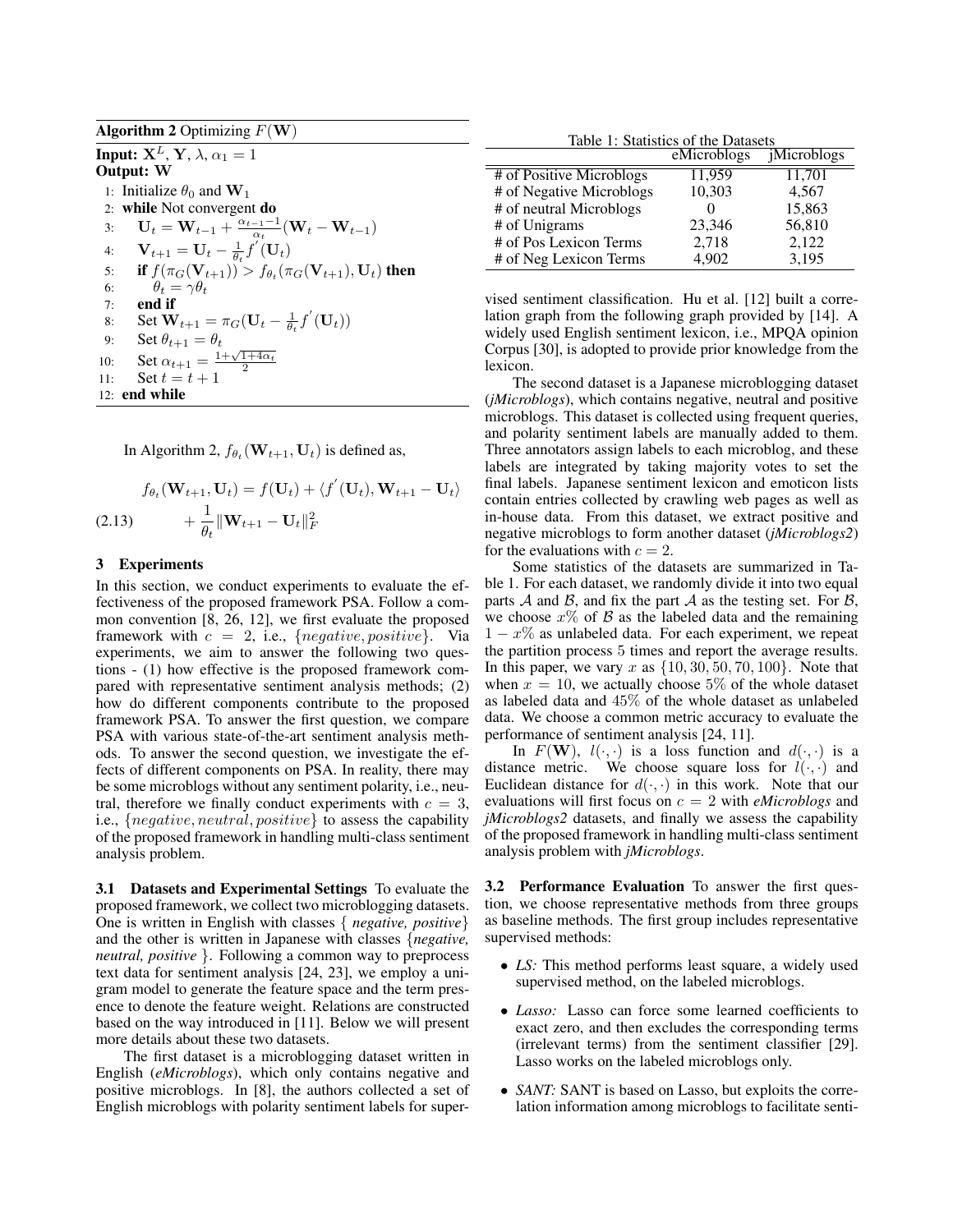

Figure 2: The Performance Comparison

ment analysis [12]. It works on the labeled microblogs with their correlation relations.

• *MinCuts:* This method utilizes contextual information via the minimum cut framework for sentiment classification [22].

Note that we choose square loss as the loss function, therefore the baseline methods *LS*, *Lasso*, and *SANT* are based on square loss. We do not compare our method with methods based on hinge loss such as SVM, and logistic loss such as logistic classifier, since we can extend the proposed framework with hinge loss and logistic loss.

Methods in the second group are unsupervised methods based on lexicon

- *lexRatio:* This method aggregates the sentiment polarity of terms in a microblog based on a lexicon to determine its sentiment orientation [30].
- *LMS*: LMS is an augmented lexicon-based method. LMS first utilizes the lexicon and other rules to obtain the labels of microblogs, and then trains a classifier based on the microblogs labeled by the lexicon-based method [31].

Methods in the third group are representative semisupervised methods,

- *SS+LEX+RLS:* SS+LEX+RLS incorporates lexical information and unlabeled data within standard regularized least squares [25].
- *GraphLS:* Graph regularization is one of the most popular techniques to perform semi-supervised learning [34], and it assumes that unlabeled and labeled data follow the same distribution, and that similar microblogs should have similar sentiment polarity.

The parameters of all baseline methods are determined via cross-validation. For PSA, we set  $\{\lambda_T = 0.1, \lambda_W =$  $0.3, \lambda = 0.001$ } and  $\{\lambda_T = 0.5, \lambda_W = 0.5, \lambda = 0.01\}$ in *eMicroblogs* and *jMicroblogs2*, respectively. We will provide more details about parameter analysis for PSA in the following subsections. The comparison results are shown in Figure 2.

We make the following observations:

- With the increase of labeled data, the performance of supervised methods and semi-supervised methods increases, while the performance of unsupervised methods is independent of the number of available labeled data. We also note that when the number of labeled data is small, semi-supervised methods outperform supervised methods, and when the number of labeled data is large enough, supervised methods can perform better than unsupervised lexicon-based methods.
- *Lasso* performs better than *LS*, which indicates the existence of irrelevance words for sentiment analysis and suggests that excluding irrelevant terms from microblogs can improve the sentiment classification performance. *SANT* obtains better performance than Lasso. The only difference between *SANT* and *Lasso* is that *SANT* exploits microblog-microblog correlation information, which demonstrates that microblogmicroblog correlation information contains complementary information to the content of microblogs.
- *SS+LEX+RLS* outperforms *GraphLS*. One major reason is that *SS+LEX+RLS* incorporates lexicons, which demonstrates the importance of prior knowledge from lexicons.
- The proposed framework PSA always obtains the best performance. Compared to the best performance of baseline methods, PSA gains 5.95% with 10% and 8.38% with 70% relative improvement in *eMicroblogs*. We apply t-test to compare the performance of PSA and the best performance of baseline methods. The t-test results demonstrate that our semi-supervised framework with sentiment propagation achieves significant performance improvement (with the significance level 0.01). There are two major reasons - (1) *SS+LEX+RLS* and *GraphLS* do not include components to deal with irrelevant words, while PSA can reduce the influence of irrelevant words on the classifier via sparse coding; (2) short microblog content cannot provide sufficient information to indicate the similarities between microblogs for *SS+LEX+RLS* and *GraphLS*, while PSA provides the propagation process to incorporate various types of emotional signals such as correlations, emoticons, and lexicons. We will present more details about the contributions of components of PSA in the following subsection.

With evidence above, we can draw an answer to the first question - the proposed framework PSA gains significant performance improvement for sentiment classification compared to various representative baseline methods.

**3.3 Impact of Different Components on PSA** In the last section, we demonstrate the effectiveness of PSA. In this subsection, we investigate the effects of different components on PSA correspondingly to answer the second question. There are three key components of PSA: tPropagation, wPropagation and the sparse coding component to handle irrelevant words, controlled by parameters  $\{\lambda_T, \lambda_W, \lambda\}$ , respectively. By setting one, two, or three of these parameters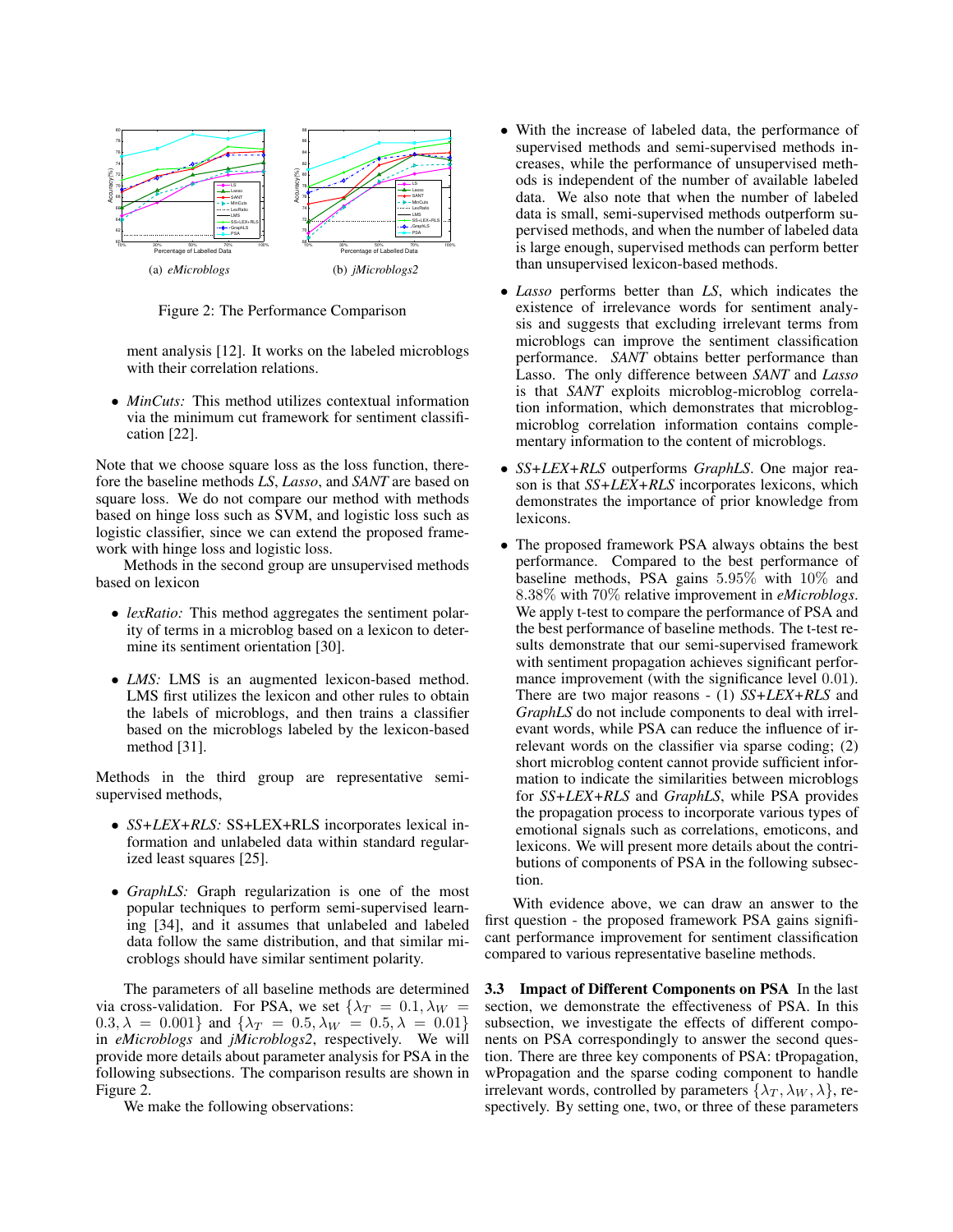Table 2: The Performance of PSA by Systematically Eliminating its Components; Note that "Optimal" in the table denotes a non-zero optimal value of the corresponding parameter, and "loss" represents the performance reduction compared to PSA with all three components.

| $\lambda_T$ | $\lambda_W$  |                | $\overline{eMicroblogs}$ (loss) |                  | jMicroblogs2 (loss) |                  |  |
|-------------|--------------|----------------|---------------------------------|------------------|---------------------|------------------|--|
|             |              |                | $10\%$                          | $100\%$          | $10\%$              | $100\%$          |  |
| Optimal     | Optimal      | Optimal        | 75.27(N.A.)                     | 79.91(N.A.)      | 80.91(N.A.)         | 86.41(N.A.)      |  |
| $\theta$    | Optimal      | <b>Optimal</b> | $69.95(-7.07%)$                 | $76.01(-4.88\%)$ | $75.07(-7.22\%)$    | $84.31(-2.43\%)$ |  |
| Optimal     | $\mathbf{U}$ | Optimal        | $71.73(-4.70\%)$                | $75.32(-5.74\%)$ | $76.51(-5.44\%)$    | $83.89(-2.92\%)$ |  |
| Optimal     | Optimal      |                | $73.84(-1.90\%)$                | $77.39(-3.15\%)$ | $78.44(-3.05\%)$    | $85.83(-0.67\%)$ |  |
| $\theta$    | Optimal      |                | $67.94(-9.74\%)$                | $75.08(-6.04\%)$ | $72.23(-10.73\%)$   | $83.77(-3.06\%)$ |  |
| $\theta$    |              | Optimal        | $66.10(-12.18\%)$               | $74.15(-7.21\%)$ | $71.55(-11.57%)$    | $82.69(-4.31\%)$ |  |
| Optimal     | $\theta$     | 0              | $69.03(-8.29\%)$                | $74.79(-6.41\%)$ | $74.91(-7.42\%)$    | $83.02(-3.92\%)$ |  |
|             |              | $\Omega$       | $64.65(-14.11\%)$               | $72.64(-9.10\%)$ | $69.52(-14.08\%)$   | $81.20(-6.03\%)$ |  |

to zero, we can systematically eliminate the effect(s) of one, two or three components from the proposed framework. The results of PSA with different components are shown in Table 2 and we only show performance with 10% and 100% since we have similar observations with other settings. Note that "loss" represents the performance decrease compared to PSA with all three components; "Optimal" in the table denotes a non-zero optimal value of the corresponding parameter via cross-validation, and "0" denotes the corresponding parameter with the value zero. For example, the second row represents the performance of PSA without tPropagation, while the last row represents the performance without any components, which is actually the baseline method *LS*.

The second to the fourth rows in Table 2 denote the performance when we eliminate the effect of one component from PSA. We note that performance consistently degrades after eliminating any of these components, which suggests that these three components contain complementary information to each other and are useful for the proposed framework. We also note that removing different components may result in very different performance reduction, which indicates that the contributions of different components to PSA may differ. For example, when the number of labeled data is small, it seems that tPropagation plays a more important role in PSA; hence, eliminating tPropagation decreases the performance most for both datasets.

The performance when we eliminate the effects of two components from PSA is shown from the fifth to the seventh rows in Table 2. The performance further decreases compared to that when eliminating only one component. When eliminating the effects of all three components, the performance is worst as presented in the eighth row in Table 2. Compared to PSA with all components, the performance of PSA without any components decreases 14.08% with 10% and 9.10% with 100% in *jMicroblogs2*.

**3.4 Parameter Analysis** In this subsection, we conduct parameter analysis for PSA. There are three important parameters for PSA - (1)  $\lambda_T$  controlling the contribution from tPropagation, (2)  $\lambda_W$  controlling the contribution from wPropagation, and (3)  $\lambda$  controlling the capability of handling noise data. Hence we study the effect of each of the

three parameters by fixing the other 2 to see how the performance of PSA varies with different percentages of labeled data. The values of  $\{\lambda_T, \lambda_W, \lambda\}$  are varied as  $\{1e-6, 1e-5, 1e-6\}$ 4,1e-3,0.01,0.1,0.3,0.5,1}. The processes of parameter analysis for *eMicroblogs* and *jMicroblogs2* are similar, and we present the details for *eMicroblogs* to save space. Examples of experimental results are presented next.

To study the effect of  $\lambda_T$  on PSA, we fix  $\{\lambda_W =$  $(0.3, \lambda = 0.001)$ . The performance variation w.r.t.  $\lambda_T$  and percentages of labeled data is depicted in Figure 3(a). When the number of labeled data is small, the performance of PSA is very sensitive to  $\lambda_T$ . For example, when we choose 10% labeled data, the performance increases a lot with  $\lambda_T$  from 0.01 to 0.1, which suggests the importance of tPropagation to PSA when a small number of labeled data is available. Generally with the increase of  $\lambda_T$ , the performance trends to dramatically increase and then gradually decrease, and in a certain region, the performance seems stable such as  $\lambda_T$  in  $\{0.1, 0.3, 0.5\}$ . These patterns can be utilized to determine the optimal value of  $\lambda_T$  in practice.

By setting  $\{\lambda_T = 0.1, \lambda = 0.001\}$ , the performance variation w.r.t.  $\lambda_W$  and percentages of labeled data is demonstrated in Figure 3(b). Compared to  $\lambda_T$ , the performance is less sensitive to  $\lambda_W$ . Generally, with the increase of  $\lambda_W$ , the performance first increases, and after a certain value, the continued increase of the value of  $\lambda$  leads to performance reduction. In an extreme case, when  $\lambda_W$  is  $+\infty$ , wPropagation will dominate the learning process and the performance is mainly controlled by the lexicon.

The performance variation in terms of  $\lambda$  and percentages of labeled data is shown in Figure 3(c) with  $\{\lambda_T =$  $0.1, \lambda_W = 0.3$ .  $\lambda$  controls the sparsity of W. From  $\lambda = 1e-6$  to  $\lambda = 1e-3$ , the performance increases a lot. These results support that eliminating irrelevant features can significantly improve the performance. When  $\lambda$  continues to increase, the sparse coding part dominates the learning process and W becomes sparser. This may exclude many useful words and results in performance reduction. For example, when  $\lambda$  is + $\infty$ , the learned **W** is zero, which eliminates all words.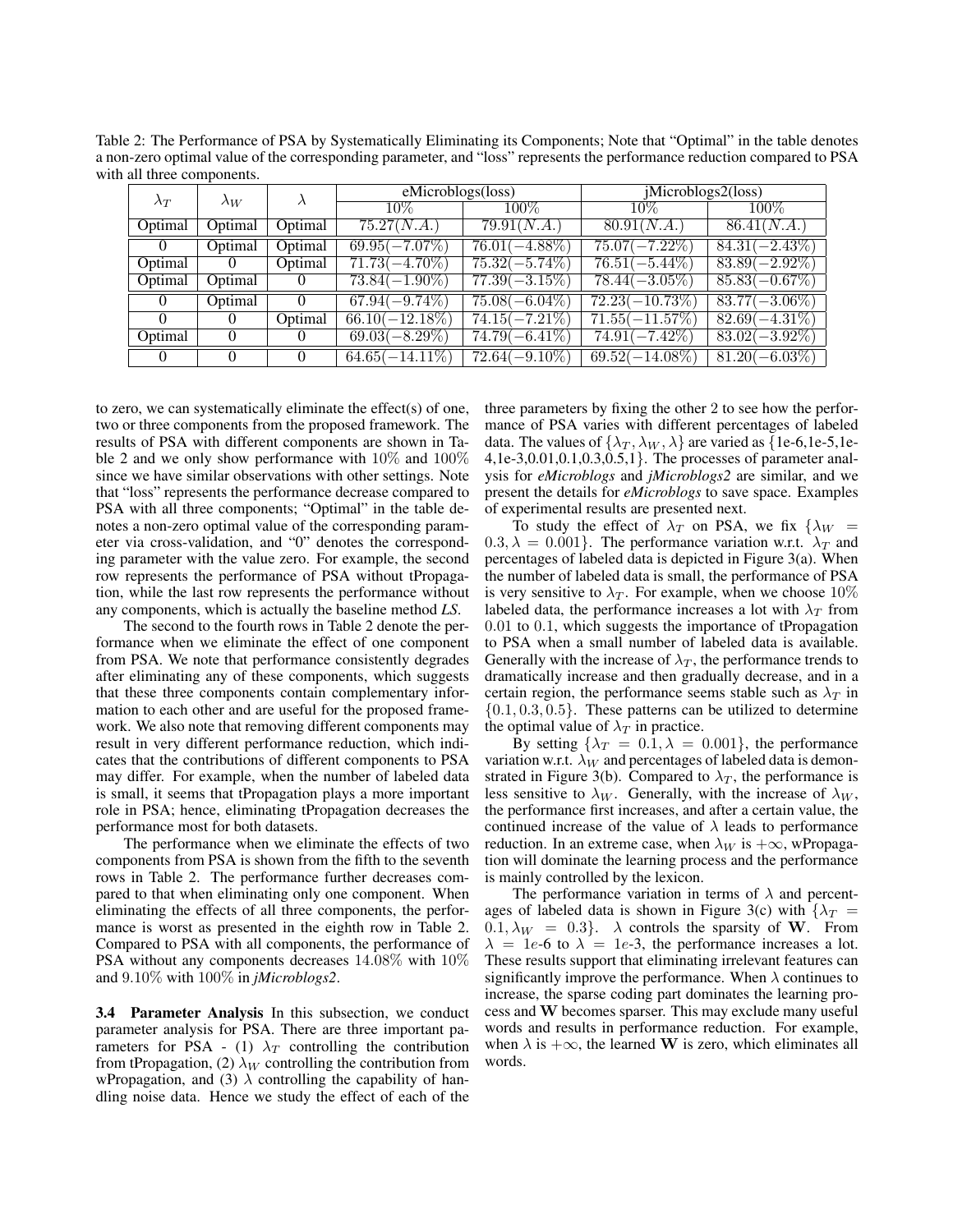

Figure 3: Parameter Analysis for The Proposed Framework PSA.

Table 3: Performance Comparison for Multi-Class Sentiment Analysis.

| <b>Algorithms</b> | 10%   | 30%   | 50%   | 70%   | $100\%$ |
|-------------------|-------|-------|-------|-------|---------|
| LS                | 55.88 | 56.99 | 58.08 | 58.97 | 59.40   |
| Lasso             | 56.42 | 58.06 | 58.93 | 59.75 | 60.20   |
| <b>SANT</b>       | 56.78 | 58.42 | 59.37 | 59.81 | 60.14   |
| <b>MinCuts</b>    | 55.92 | 57.39 | 58.19 | 59.03 | 59.38   |
| $SS+LEX+RLS$      | 59.51 | 60.94 | 61.73 | 62.56 | 62.92   |
| GraphLS           | 59.09 | 59.97 | 60.18 | 61.85 | 62.02   |
| <b>PSA</b>        | 63.83 | 64.34 | 64.97 | 65.01 | 65.67   |

**3.5 PSA for Multi-Class Sentiment Analysis** In reality there might be many microblogs without any sentiment polarity such as neutral microblogs. It is important to assess the capability of the proposed framework PSA in handling the problem of multi-class sentiment analysis. In this subsection, we compare PSA with representative baseline methods in *jMicroblogs* which contains negative, neutral and positive microblogs, and the results are shown in Table 3. The accuracies of *lexRatio* and *LMS* are 51.79% and 53.27%, respectively. Since their performance is independent on the training set, we do not show their results in the table.

Observations with multi-class data are similar to those of binary-class data. With the increase of training sets, the performance of supervised and semi-supervised methods increases. Most of the time, semi-supervised methods outperform supervised methods especially when the training set is small. The proposed framework always obtains the best performance and the t-test results show that the improvement is significant. These results suggest that the proposed framework PSA can address the multi-class sentiment analysis problem effectively.

# **4 Related Work**

Sentiment analysis methods fall into three categories, i.e., supervised methods, unsupervised methods and semisupervised methods [23, 15]. Supervised methods first extract a feature space to represent the data and then train a sentiment classifier from manually labeled training data (or a mapping function from the feature space to the labels) [24, 22]. Lexicon-based methods are the most represen-

tative methods for unsupervised sentiment analysis, which determine the sentiment polarity of a given document by predefined sentiment lexicons [27]. There are three common ways to build sentiment lexicons. The first is to manually label the sentiment polarity of a set of representative words such as MPQA [30]. The second is to learn sentiment orientation of a word from its semantically/linguistically related words with the help of dictionaries (e.g., WordNet) [2]. The third is to infer sentiment orientation of words from a given corpus by exploring the relation between the words and some observed seed sentiment words [18, 32]. Semi-supervised methods take advantage of both labeled and unlabeled data and can rapidly adapt to new domains with less human efforts [25].

Recently, microblogging services became important resources to understand public opinions, and sentiment analysis for microblogging data has attracted increasing attention. In [8], a framework is proposed to obtain a sentiment classifier with distant supervision. Authors in [4] explore the meta information of words and the linguistic characteristics of tweets for sentiment analysis. Zhang et al. propose to combine lexicon-based and learning-based methods for Twitter sentiment analysis [31]. Except content information, microblogging data provides extra information related to its sentiment polarity such as social relations and emoticons. This extra information is strongly correlated with sentiment polarity. In [12], the authors find strong evidence to support that (1) the sentiment polarity of tweets from the same users or two connected users are more likely to be similar than that of randomly chosen tweets; (2) the sentiment polarity of tweets is likely to be consistent with that of emoticons in tweets. There are some efforts to exploit extra information presented in microblogging data to help sentiment analysis. For example, [26, 28, 12] investigate how to incorporate social relations for sentiment analysis, while [33] exploit emoticons to improve sentiment analysis for microblogging data. Our proposed framework is substantially different from these methods. First our framework is semi-supervised; methods while above methods are either supervised methods or unsupervised methods. Second, our framework provides a unified way to incorporate extra sources such as social relations and emoticons into a coherent model via the propagating process, while above methods are developed for a